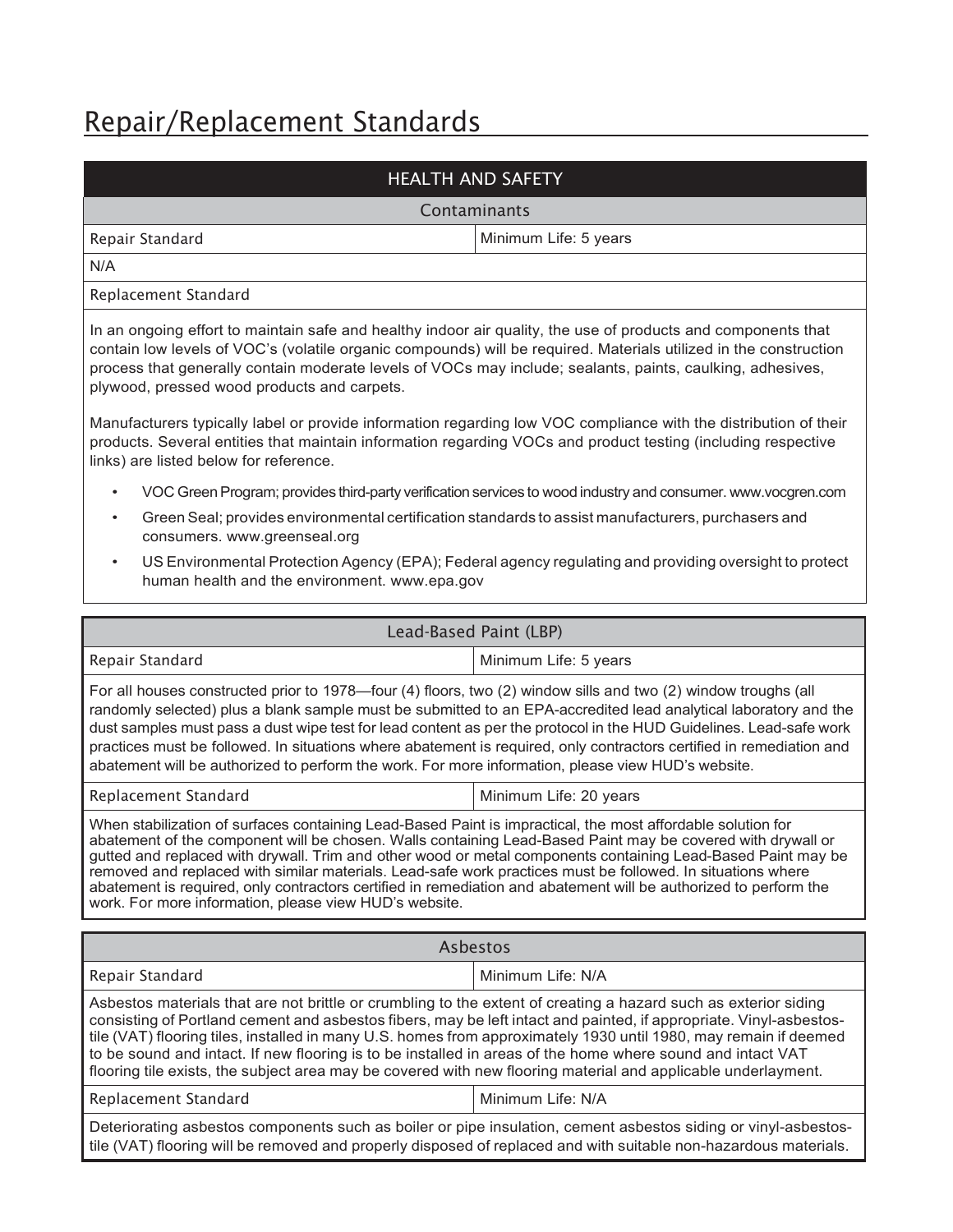| Radon                                                                                                                            |                       |
|----------------------------------------------------------------------------------------------------------------------------------|-----------------------|
| Repair Standard                                                                                                                  | Minimum Life: 5 years |
| $\blacksquare$ All bouging in this program will be subject to redep tosting. Jehoratory cortification and if required mitigation |                       |

All housing in this program will be subject to radon testing, laboratory certification and, if required, mitigation requirements as regulated by the PA Department of Environmental Protection (DEP). All testing services, laboratory certification and mitigation activities performed under this program must be conducted by individuals or entities having the appropriate certification(s) as administered by DEP.

Minimum Life: 20 Years

If, as a result of the testing above, there is a presence of Radon at or above the 4 pCi/L level, remediation and mitigation will be performed by an individual or entity with the appropriate certification and constructed in compliance with the PA Department of Environmental Protection regulations.

| Mold                                                                                                                                                                                                                                                                                                                                                                                                                 |                   |
|----------------------------------------------------------------------------------------------------------------------------------------------------------------------------------------------------------------------------------------------------------------------------------------------------------------------------------------------------------------------------------------------------------------------|-------------------|
| Repair Standard                                                                                                                                                                                                                                                                                                                                                                                                      | Minimum Life: N/A |
| Visual inspections for mold will be performed and, if detected, steps taken to reduce exposure by preventing and<br>controlling excessive moisture. When repairs or corrections are required for remediation, reference should be<br>made to "Steps to Remove Mold" found in the NCHH (National Center for Healthy Housing) Healthy Housing<br>Solutions found by accessing their on-line publications. www.nchh.org |                   |
| Replacement Standard                                                                                                                                                                                                                                                                                                                                                                                                 | Minimum Life: N/A |

Upon identification of a mold problem, remediation of the moisture source must be managed. Mold may be cleaned in areas of non-porous and semi-porous materials (i.e.; metals, glass, hard plastics, wood and concrete) where determined possible to do so. In areas where mold has been found in porous materials (i.e; fabrics, ceiling tiles, insulation and wallboard), removal and appropriate cleanup will be conducted. The NCHH (National Center for Healthy Housing) provides information outlining potential impact and criteria to help identify, test, reduce exposure and remove/remediate mold hazards.

| Fire Safety-Egress                                                                                                                                                                                                                                                                                                                         |                   |
|--------------------------------------------------------------------------------------------------------------------------------------------------------------------------------------------------------------------------------------------------------------------------------------------------------------------------------------------|-------------------|
| Repair Standard                                                                                                                                                                                                                                                                                                                            | Minimum Life: N/A |
| N/A                                                                                                                                                                                                                                                                                                                                        |                   |
| Replacement Standard                                                                                                                                                                                                                                                                                                                       | Minimum Life: N/A |
| Egress windows are required in all new sleeping areas unless other secondary means of escape requirements are<br>met. The minimum dimensions for egress window clear openings are 20" wide by 24" high, and have a clear<br>rende de la constitución de la contradición de la constitución de la constitución de la constitución de la con |                   |

opening of 5.7 square feet. No bedrooms should be created in attics or basements unless compliance with the PA Uniform Construction Code is met.

| Smoke and Carbon Monoxide Alarms                                                                                                                                                                                                  |                       |  |
|-----------------------------------------------------------------------------------------------------------------------------------------------------------------------------------------------------------------------------------|-----------------------|--|
| Repair Standard                                                                                                                                                                                                                   | Minimum Life: 5 years |  |
| Existing smoke and carbon monoxide alarms must be maintained in operating condition. Installation of additional<br>detectors may be required to meet standards for location and placement. www.nfpa.org                           |                       |  |
| Replacement Standard                                                                                                                                                                                                              |                       |  |
| When walls are open and wiring is exposed, hardwired smoke alarms are required on each dwelling floor and in all<br>hadrooma. Carban manayida dataatara ara raquirad in bamaa that aantain fual burning agunnaant and annlianaaa. |                       |  |

bedrooms. Carbon monoxide detectors are required in homes that contain fuel burning equipment and appliances or have an attached garage. In lieu of hardwired alarms, units with wireless interconnect capability may be installed.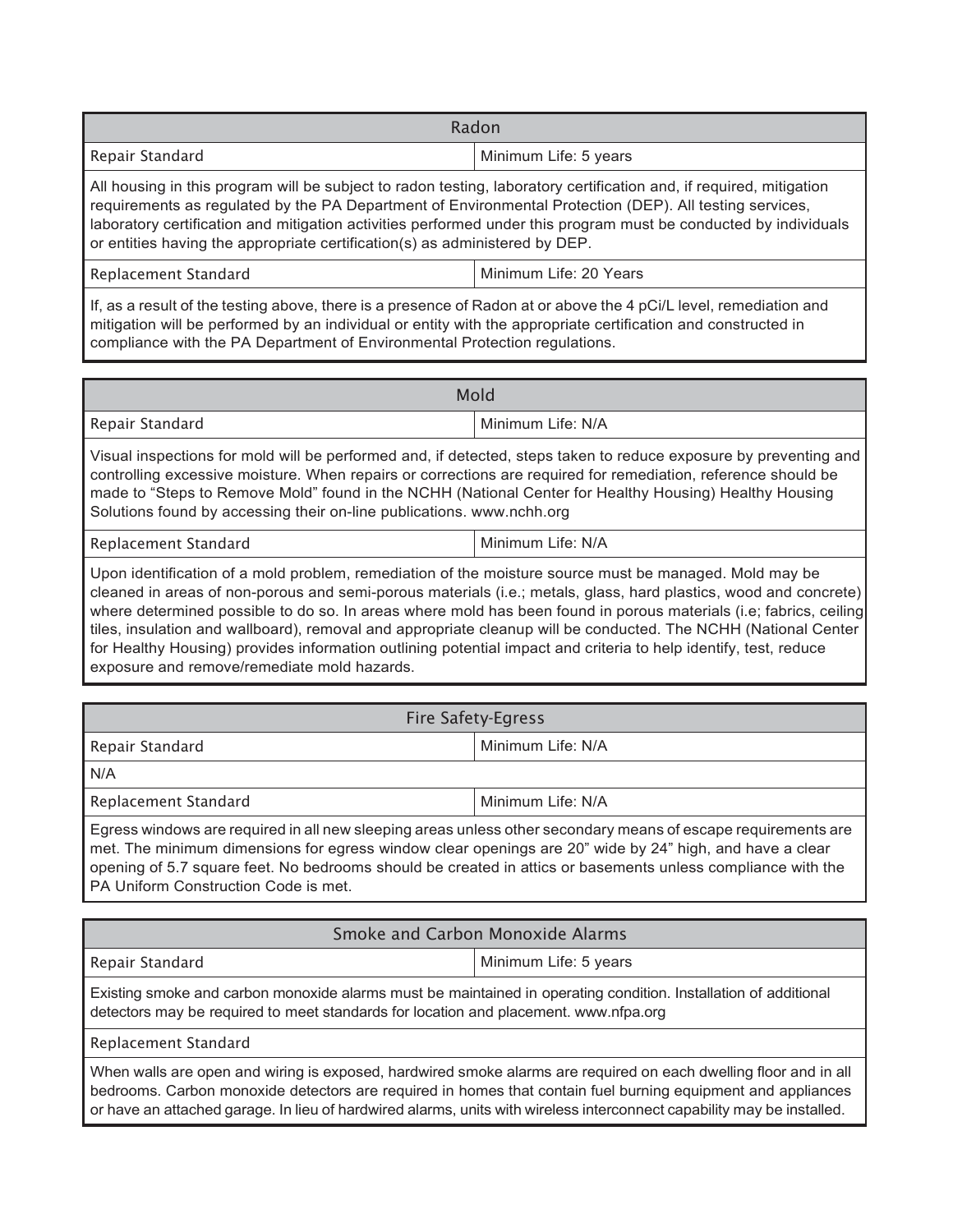| <b>SITE</b>                                                                                                                                                                                                                                                                                                                                                                  |                       |  |
|------------------------------------------------------------------------------------------------------------------------------------------------------------------------------------------------------------------------------------------------------------------------------------------------------------------------------------------------------------------------------|-----------------------|--|
| Grading                                                                                                                                                                                                                                                                                                                                                                      |                       |  |
| Repair Standard                                                                                                                                                                                                                                                                                                                                                              | Minimum Life: 5 years |  |
| When required construction activity results in necessary repairs or modifications to grading adjacent to the building<br>foundation, it should have a minimum $\frac{1}{2}$ per foot slope away from the perimeter to direct all drainage from the<br>structure and alleviate moisture infiltration. All bare and disturbed areas will be restored or reseeded as necessary. |                       |  |

Replacement Standard

Same as Repair

| Outbuildings |
|--------------|
|              |

Repair Standard Minimum Life: 5 years

If an accessory building has deteriorated to the point where it is deemed to be a potential threat to health, safety and welfare, the structure will be removed. If the outbuilding is structurally sound but requires repairs to correct potential hazards, the grantee may invest funds to repair if deemed financially feasible.

Replacement Standard

No outbuilding replacement is permitted in this program.

| Fencing                                                                                           |                       |  |
|---------------------------------------------------------------------------------------------------|-----------------------|--|
| Repair Standard                                                                                   | Minimum Life: 5 years |  |
| If repairs are needed, replacing sections in-kind is permissible, if deemed financially feasible. |                       |  |
| Replacement Standard                                                                              |                       |  |
| Same as Repair.                                                                                   |                       |  |

| Paving and Walks                                                                                                                                                                                                                                                                              |                       |  |
|-----------------------------------------------------------------------------------------------------------------------------------------------------------------------------------------------------------------------------------------------------------------------------------------------|-----------------------|--|
| Repair Standard                                                                                                                                                                                                                                                                               | Minimum Life: 5 years |  |
| Paving required to facilitate access to the residence, such as front sidewalks and driveways where defects or<br>unsafe conditions exist, will be repaired as necessary. Highly deteriorated paving, such as sidewalks that are<br>unnecessary, will be removed and appropriately landscaped. |                       |  |
| Replacement Standard                                                                                                                                                                                                                                                                          |                       |  |
| Unrepairable essential walks and driveways will be replaced with permeable paying or concrete per local ordinance.                                                                                                                                                                            |                       |  |

Unrepairable essential walks and driveways will be replaced with permeable paving or concrete per local ordinance, when financially feasible. Pressure treated wood and/or wood composite handicapped accessible ramps are an eligible expense.

| Trees and Shrubbery                                                                                                                                                          |                       |  |
|------------------------------------------------------------------------------------------------------------------------------------------------------------------------------|-----------------------|--|
| Repair Standard                                                                                                                                                              | Minimum Life: 5 years |  |
| Plant material, that due to location or condition has become unsafe or detrimental to the structure, shall be<br>trimmed, cut or removed as required to mitigate the hazard. |                       |  |
| Replacement Standard                                                                                                                                                         |                       |  |
| N/A                                                                                                                                                                          |                       |  |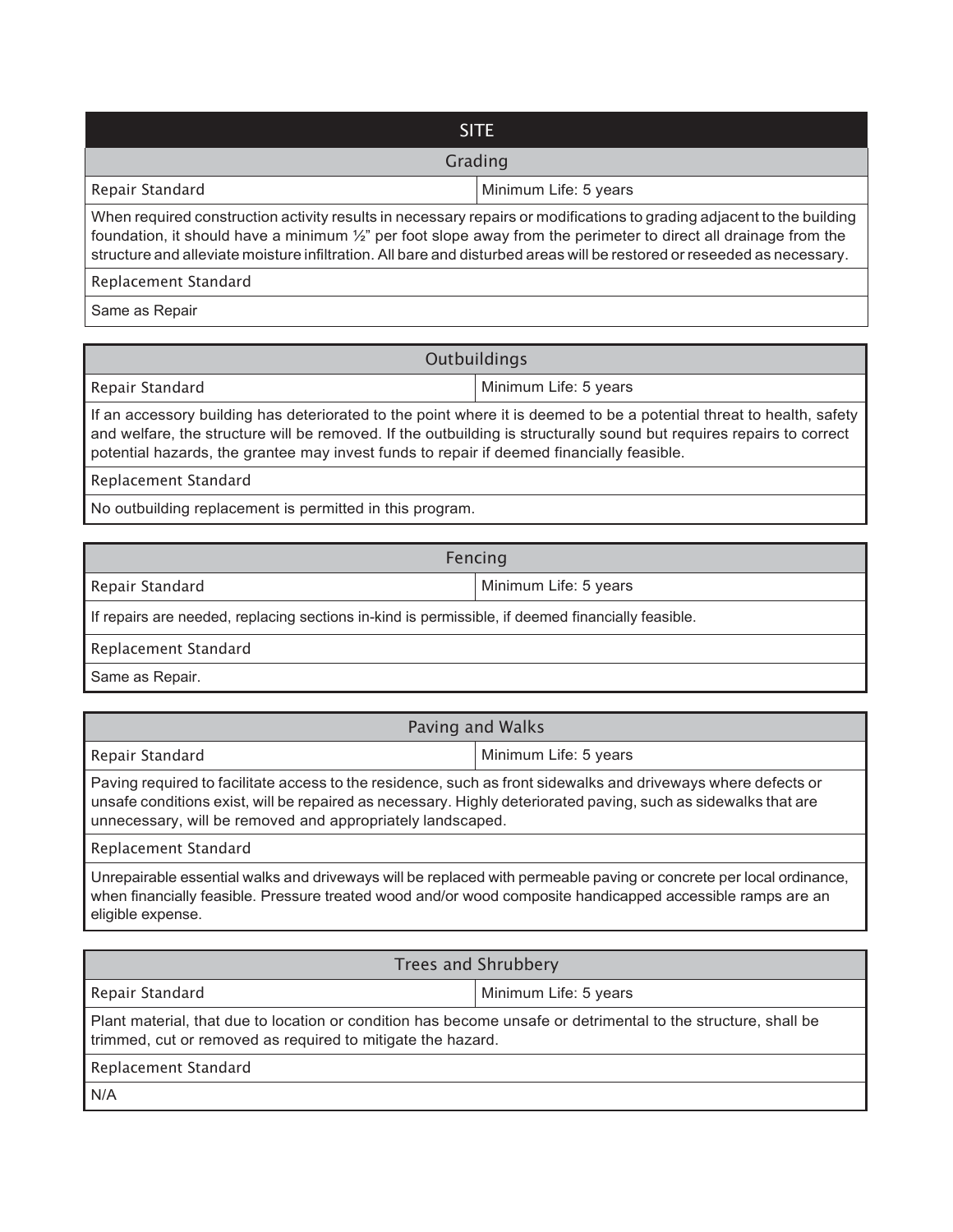| Lawn (DR Only)                                                                                                                                                                                                                                         |                      |  |
|--------------------------------------------------------------------------------------------------------------------------------------------------------------------------------------------------------------------------------------------------------|----------------------|--|
| Repair Standard                                                                                                                                                                                                                                        | Minimum Life: 1 year |  |
| Bare sections of lawn or areas damaged due to storm event, or disturbed due to construction activity, will be<br>restored and planted with seed varieties conducive to the geographic area and current property conditions.<br>http://pubs.cas.psu.edu |                      |  |

Replacement Standard

Same as Repair

# EXTERIOR BUILDING SURFACES

#### Exterior Cladding\*

Repair Standard Minimum Life: 5 years

Siding and trim must be structurally intact and weatherproof. All exterior wood components where deteriorating paint is present will be scraped and primed as necessary and have a minimum of one continuous coat of paint. Buildings designated as historic will have existing wood siding and trim repaired in-kind. New exterior wood will blend with existing and will be primed and painted. Alternate siding materials may be permitted in some instances for historic buildings. "Section 106" consultation is required whenever a new material exterior cladding is proposed for buildings over fifty (50) years of age. Use of a water resistive barrier is required under all newly installed siding and where feasible in areas of repair or replacement

Replacement Standard

Buildings not designated as historic may have exterior components replaced or repaired with alternate siding materials to match or blend with the structure's existing style and configuration. If replacing soffit, selected materials should be complimentary to other exterior elements and will be of design to support home air ventilation.

| Exterior Porches**                                                                                                                                                                                                             |                         |
|--------------------------------------------------------------------------------------------------------------------------------------------------------------------------------------------------------------------------------|-------------------------|
| Repair Standard                                                                                                                                                                                                                | l Minimum Life: 5 years |
| Deteriorated concrete porches will be repaired when possible. Unsafe wood porch components will be repaired<br>with readily available materials to conform closely to historically accurate porches in the neighborhood. Porch |                         |

onform closely to historically accurate porches in the neigh repairs will be structurally sound, with smooth and even decking surfaces. Deteriorated wood structural components will be replaced with preservative-treated wood or exterior grade wood composite materials

Replacement Standard

Porches on buildings, designated as historic, will be rebuilt to conform closely to historically accurate structures in the neighborhood. Replaced wood structural components will be pressure-treated. The use of exterior grade wood composite or like materials will be permitted for decking, support columns, railing and trim elements if not cost prohibitive. All work performed or elements added to existing porch structures will comply with the PA Uniform Construction Code.

*<sup>\*</sup>When financially-feasible and materials are available, grantees are encouraged to use composite material and/or mold-resistant material, especially in high moisture areas.*

*<sup>\*\*</sup>Caution should be exercised when replacing decking over a crawl space or basement. Need to ensure water does not enter into property after completion.*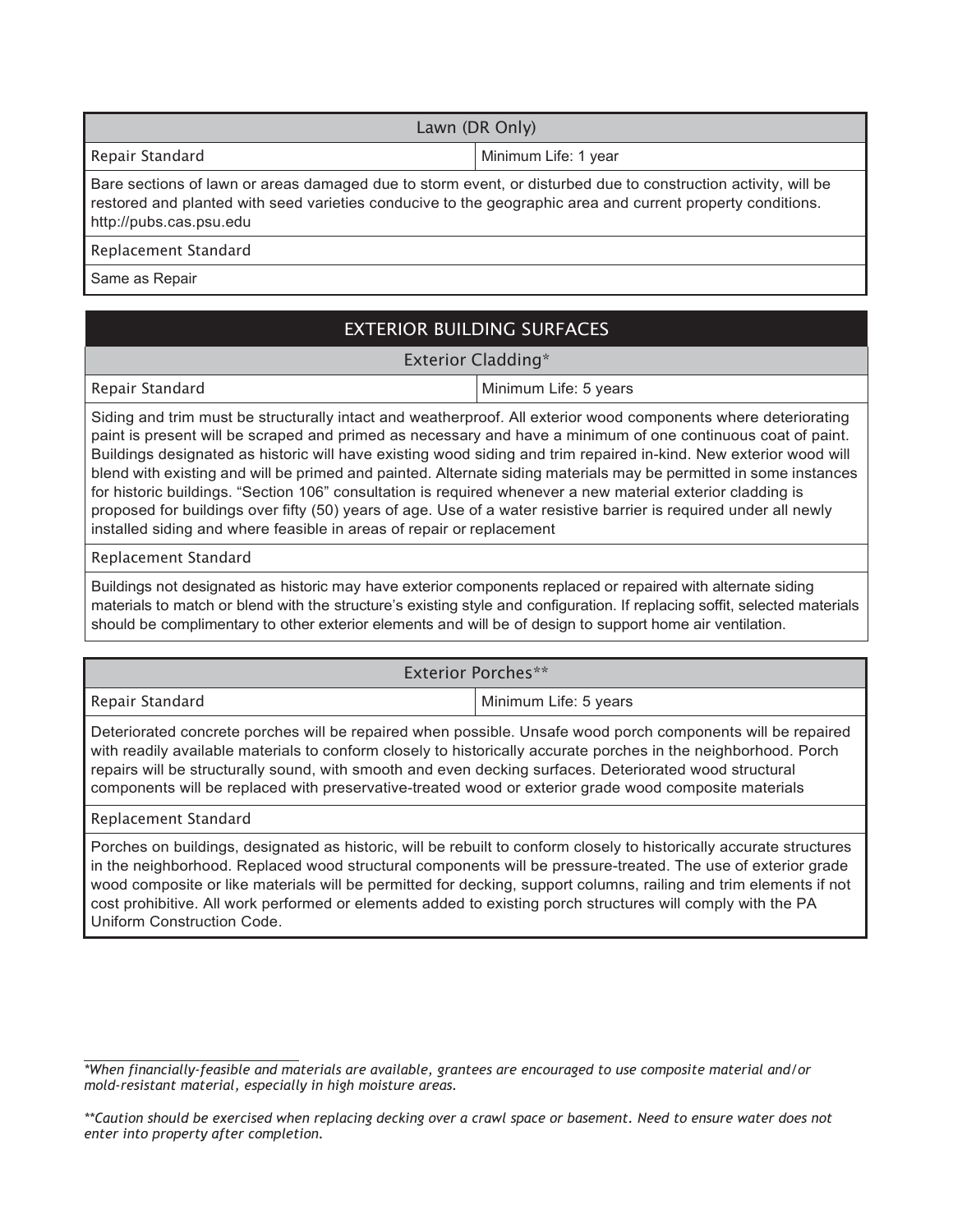|                 | <b>Exterior Railings</b> |
|-----------------|--------------------------|
| Repair Standard | Minimum Life: 5 years    |
|                 | .<br>.<br>.              |

Existing handrails will be structurally sound. Guide rails are required on any accessible area with a walking surface over 30" above finished grade. Structurally sound and compliant railings may be repaired as necessary. On historic structures, railing repairs will be historically-sensitive.

#### Replacement Standard

Handrails will be present on at least one side of all exterior steps or stairs with more than two risers and on the exterior perimeter of porches or platforms when finished floor level exceeds 30" above finished grade. Style and aesthetics of newly constructed handrails and guide rails will conform to the style of similar components of the homes in surrounding neighborhood. On historic designated structures, new railings will be constructed of materials and in design - sensitive to this designation and any applicable architectural guidelines.

#### Exterior Steps and Decks

Repair Standard Minimum Life: 5 years

Steps, stairs, landings and porch decks will be structurally sound, reasonably level, with smooth and even surfaces required to maintain safe pedestrian use. Any necessary repairs will match and/or complement existing design and materials.

Replacement Standard

In non-historic structures, wood decking may be replaced with 5/4" x 6" pressure-treated wood and steps will be constructed from nominal 2" pressure-treated lumber. The use of exterior grade wood composite materials is permitted when not cost prohibitive. On historic structures, new wood decking will be ¾" clear tongue and groove fir, primed on all 6 sides before installation.

### Exterior House Numbers and Mailboxes

Repair & Replacement Standard Minimum Life: 5 years

All properties will have street address numbers installed on the house near front entry or on the mailbox in rural delivery areas. In all cases, address numbers should be of size and location where they easily are visible.

# FOUNDATIONS AND STRUCTURES

Fire Separation

Repair Standard Minimum Life: 5 years

Fire separation or common walls will be maintained without cracks and plaster or wallboard deterioration.

Replacement Standard

When frame walls and floors, adjoining other dwellings are gutted, new wall finish installations will conform to the PA Uniform Construction Code requirements for fire ratings where applicable.

| <b>Foundations</b>                                                                               |                        |  |
|--------------------------------------------------------------------------------------------------|------------------------|--|
| Repair Standard                                                                                  | Minimum Life: 15 years |  |
| Foundations will be repaired to be structurally sound, reasonably level, and free from movement. |                        |  |
| Replacement Standard                                                                             |                        |  |
| Foundation work beyond the repair standard, must comply with the PA Uniform Construction Code.   |                        |  |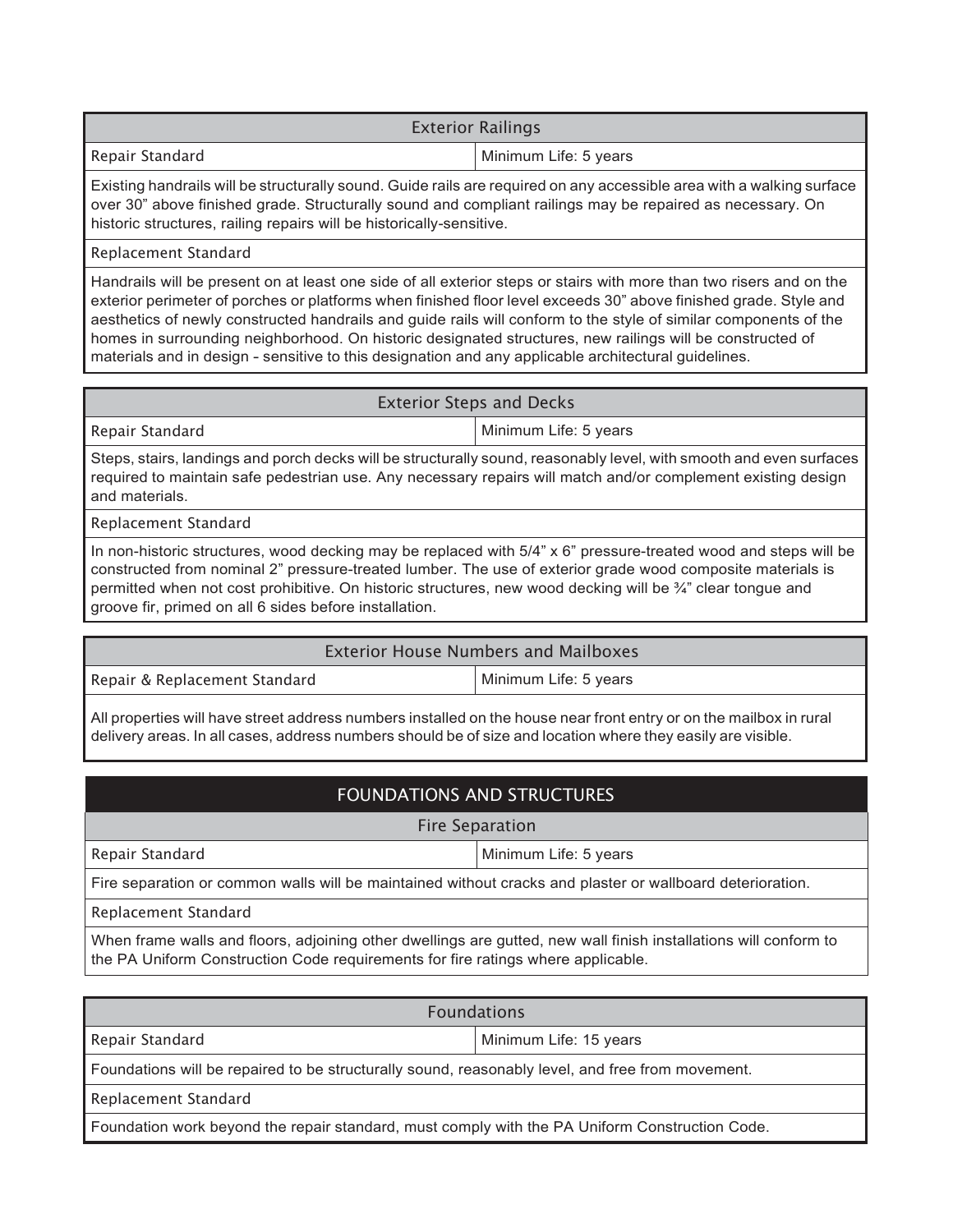| <b>Structural Walls</b>                                                                                        |                        |
|----------------------------------------------------------------------------------------------------------------|------------------------|
| Repair Standard                                                                                                | Minimum Life: 15 years |
| Structural framing and masonry will be free from visible deterioration, rot, or serious termite damage, and be |                        |

Structural framing and masonry will be free from visible deterioration, rot, or serious termite damage, and be adequately sized for current loads. Prior to rehab, all sagging floor joists or rafters will be visually inspected, and significant structural damage and its cause will be corrected.

Replacement Standard

New structural walls will be designed and constructed to integrate with existing, but all structural elements must be of size and design to meet load and bearing requirements in compliance with the PA Uniform Construction Code. Newly constructed exterior structural walls must be also be sheathed and insulated per UCC requirements.

# WINDOWS AND DOORS

Interior Doors

Repair Standard Minimum Life: 5 years

Baths and occupied bedrooms will have operating doors and lock sets.

Replacement Standard

Interior doors will be hollow-core, medium density fiberboard (MDF), of design and style to coordinate with existing. Interior doors serving bedroom and bathrooms shall include a minimum ANSI/BHMA Grade 2 lockset.

| <b>Exterior Doors</b> |                       |
|-----------------------|-----------------------|
| Repair Standard       | Minimum Life: 5 years |

Exterior doors\* will be solid core and weather tight. The door and hardware must function properly. If the existing entry door does not have a deadbolt, one must be installed having a minimum ANSI/BHMA Grade 2 rating.

Replacement Standard

Replacement doors (4) will be solid core with weather stripping and air seal at perimeter and sill. Any glazing must be insulated, double pane glass. Installation must include an exterior lockset and deadbolt, keyed alike, having a minimum ANSI/BHMA Grade 2 rating.

| Windows                                                                                                                             |                         |
|-------------------------------------------------------------------------------------------------------------------------------------|-------------------------|
| Repair Standard                                                                                                                     | l Minimum Life: 5 Years |
| المطالحة والطاح المسترقصات والمساوي والمستوع والمستحار والمتابع والمستحدث والمستحدث والمستحدث والأرود والمستوات والمستحدث والمستحدث |                         |

All existing windows will open and operate in the manner for which they were originally intended and able to be locked and secured.

Replacement Standard\*

Windows deemed to be inoperable or unable to be repaired may be replaced with units constructed of vinyl or other alternate material and have and insulated glass. Replacement windows will meet ENERGY STAR certification requirements for the North climate regions. Windows on key facades of historically-sensitive properties will be replaced with units constructed of wood or other like material when locally approved.

*\*When the replacement of exterior doors or windows is proposed of alternate material (such as fiberglass door to replace wood or vinyl replacement windows) on structures over 50 years old, Section 106 review is required. For historic structures, the repair of original wood doors and windows is encouraged. In the event exterior door or window replacement is unavoidable on historic buildings, the new units should be of matching design, appearance, placement and material if possible.*

*Alternate material units may be utilized for some historic buildings upon consultation with the DCED Historic Preservation Specialist.*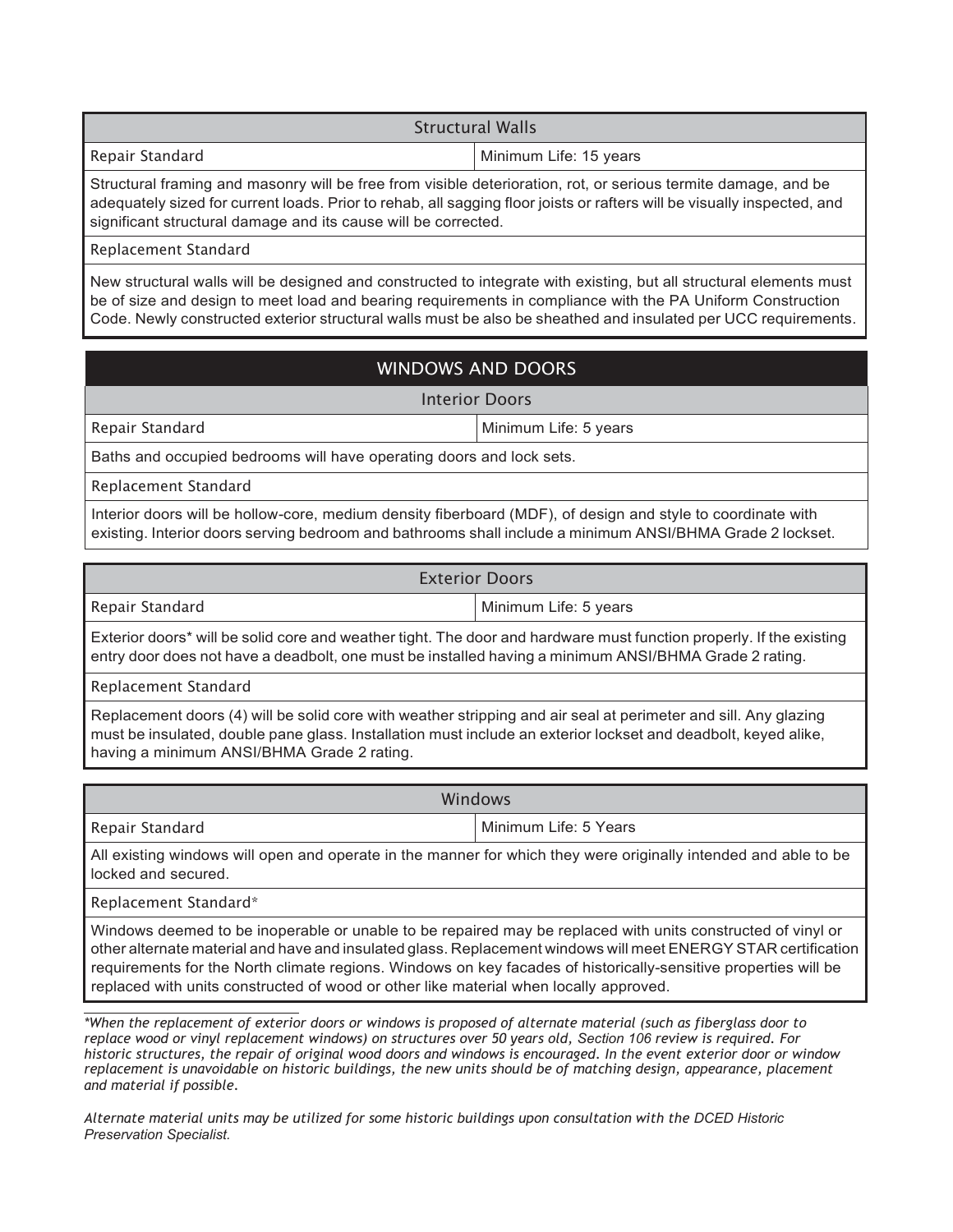| <b>Basement Windows</b>                                                                                                                                                                        |                       |  |
|------------------------------------------------------------------------------------------------------------------------------------------------------------------------------------------------|-----------------------|--|
| Repair Standard                                                                                                                                                                                | Minimum Life: 5 years |  |
| Existing basement windows left intact must be operable and able to be secured. When possible, it is desirable to<br>have at least 2 operable basement windows to provide adequate ventilation. |                       |  |
| Replacement Standard (see ** on previous page)                                                                                                                                                 | Minimum Life: 5 years |  |
| Recoment windows below arede that are deemed incorrectly or unable to be repaired may be replaced with benner                                                                                  |                       |  |

Basement windows below grade that are deemed inoperable or unable to be repaired, may be replaced with hopper or sliding glass units manufactured of vinyl or other alternate material. If windows are in a conditioned basement area, the glass must be of insulated type and meet ENERGY STAR certification requirements for the North climate regions.

# ROOFING

### Flat and Low-Slope Roofing

Repair Standard Minimum Life: 5 years

Built-up roofing where no leaks are evident will be re-coated and any flashing, built-in gutters and/or roof penetrations (such as plumbing vents) will be repaired if their minimum life is questionable.

Replacement Standard

Installation of an EPDM or functionally equivalent roofing membrane and underlayment as specified by the roofing material manufacturer shall be required

# Pitched Roofs (2/12 or greater)

Repair Standard Minimum Life: 5 years

Flashing or shingles in disrepair or in areas where leaks are detected may be repaired when roof is otherwise sound and functional. Slate, metal and tile roofs will be repaired when possible. Roof penetrations no longer being utilized or the presence of rooftop mounted equipment (such as antennas) will be removed at the owner's discretion.

Replacement Standard

Roofing shingles shall be of fiberglass -asphalt composition with a Class A (UL790) fire rating and include a minimum 25-year ltd. transferrable warranty issued by the manufacturer. Shingle underlayment of a minimum #15 roofing felt (water repellant breather type cellulose fiber) must be installed over a clean and structurally sound roof decking. The utilization of starter strips, leak barriers, flashing and drip edging, as well as, the means of attachment of the roofing shingles and all other applicable materials must comply with the manufacturer's specifications necessary to validate the warranty and insure overall integrity and durability of the complete roofing system.

Ridge ventilation will be installed at all ridge locations after proper modifications are made to the ridge board and/or roof sheathing so that the ridge vent will function as designed. In situations where it is deemed unfeasible to install, or the roof design will not allow for a sufficient amount of ridge venting, the installation of other vent types will be required (i.e.; gable louvers, mechanical or power vents)

| <b>Gutters and Downspouts</b>                                                                                                                                                                                                                                                                                     |                       |  |
|-------------------------------------------------------------------------------------------------------------------------------------------------------------------------------------------------------------------------------------------------------------------------------------------------------------------|-----------------------|--|
| Repair Standard                                                                                                                                                                                                                                                                                                   | Minimum Life: 5 years |  |
| Gutters and downspouts must be in good repair, leak-free, and collect storm water from all lower roof levels.<br>Il Storm water must be directed away from the building perimeter to prevent water from entering the structure<br>and alleviate the potential for damage to the foundation.                       |                       |  |
| Replacement Standard                                                                                                                                                                                                                                                                                              |                       |  |
| Gutters and downspouts will be installed and collect storm water from all lower roof levels. Splash blocks and/or<br>downspout extensions will be installed to move water away from the foundation. The system must move all storm<br>water away from the building and prevent water from entering the structure. |                       |  |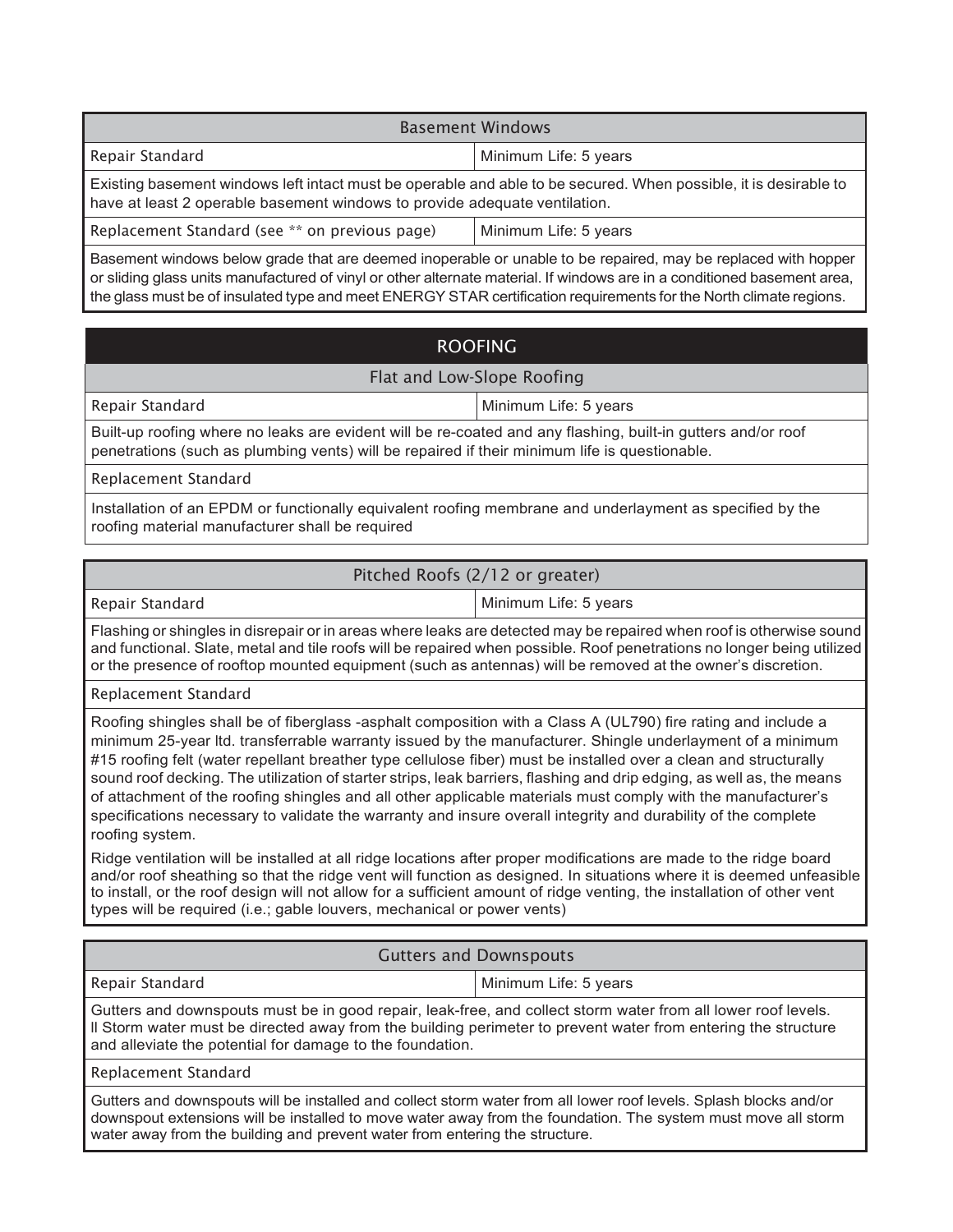# INSULATION AND VENTILATION

### Infiltration (CDBG-DR Only )

Repair Standard **Minimum Life: N/A** 

Seal all accessible gaps and penetrations in the building envelope. If applicable, use low VOC caulk or foam. In buildings with ducted forced-air heating and cooling systems, seal all penetrations of the air distribution system to reduce leakage in order to meet or exceed ENERGY STAR for Homes' duct leakage standard. Ensure continuous unbroken air barrier surrounding all conditioned space and align insulation completely and continuously with the air barrier.

Replacement Standard

As stated in Repair Standard.

# Whole House Ventilation (CDBG-DR Only)

Repair Standard Minimum Life: 5 years

Install an in-unit ventilation system capable of providing adequate fresh air per ASHRAE 62.2 requirements.

Replacement Standard

As stated in the Repair Standard.

### Insulation (CDBG-DR Only)

Repair Standard\* Minimum Life: N/A

Attics: For attics with closed floor cavities directly above the conditioned space, blow in insulation per manufacturer's specifications to a minimum density of 3.5 lbs. per cubic foot (CF). For attics with open floor cavities directly above the conditioned space, install insulation to meet or exceed IECC levels.

Floors: Install minimum R-19 insulation in contact with the subfloor in buildings with floor systems over vented crawl spaces. Install a 6-mil vapor barrier in contact with 100% of the floor of the crawl space (the ground), overlapping seams and piers at least 6 inches.

Replacement Standard Minimum Life: 20 Years

As stated in Repair Standard.

| <b>Bath Ventilation</b>                                                                                                                                                                                                 |                        |  |
|-------------------------------------------------------------------------------------------------------------------------------------------------------------------------------------------------------------------------|------------------------|--|
| Repair Standard                                                                                                                                                                                                         | l Minimum Life: N/A    |  |
| N/A                                                                                                                                                                                                                     |                        |  |
| Replacement Standard                                                                                                                                                                                                    | Minimum Life: 10 Years |  |
| Bathrooms which include a shower and/or bathtub must incorporate the use of a bathroom ventilation fan capable<br>of exhausting a minimum of 80 cfm to the exterior of the home. Fan to be controlled by a wall mounted |                        |  |

switch/timer control.

*\*As designated in HUD CPD Green Building Retrofit Checklist, a complete copy of which is included in entirety as an addendum. Checklist refers to the mandatory replacement with specified green improvements, products, and fixtures only when replacing those systems during the normal course of the retrofit.*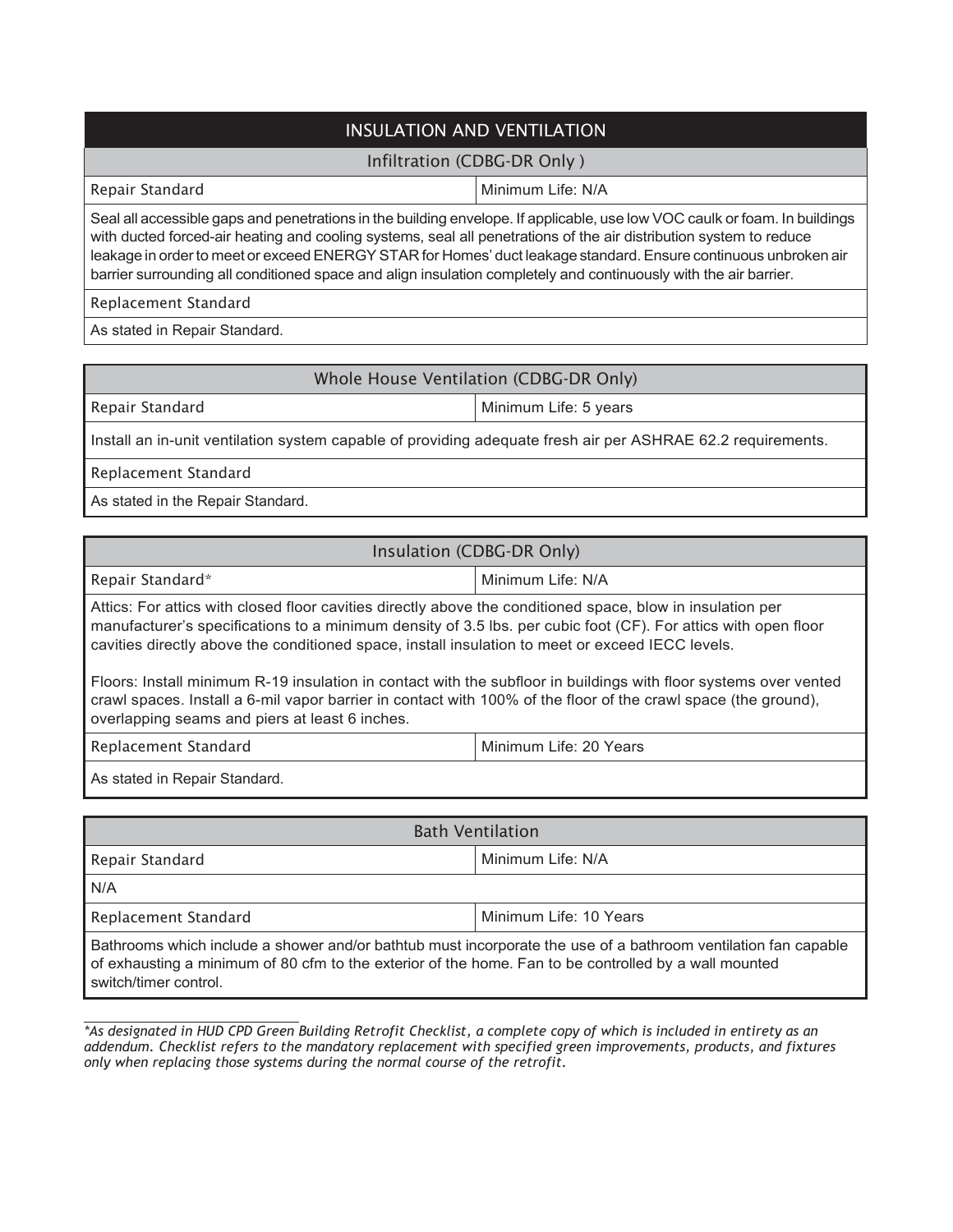#### Kitchen Ventilation

Repair Standard Minimum Life: 5 years

All kitchens must have functioning mechanical ventilation above or adjacent to the range/cooking surface. The fan must be capable of producing air movement no less than 160 cfm.

#### Replacement Standard

All kitchens will have mechanical ventilation producing a minimum of 160 cfm and must exhaust to exterior of the home. All venting duct will be constructed of heavy gauge galvanized metal, air tight with mastic-sealed seams (no duct tape) and terminated with an exterior vent cap appropriate for selected location. If deemed unfeasible to provide ventilation to exterior of home, a non-vented range hood with ventilation fan capable of providing 160 cfm may be utilized. If a non-vented kitchen fan/range hood is determined to be the viable alternative, the unit must incorporate a ductless venting filter to aid in the removal of smoke and odors created as a byproduct of cooking.

#### Roof Ventilation

Repair Standard Minimum Life: 5 years

1 square foot of free venting must be supplied for every 300 SF of area directly under the roof.

Replacement Standard

The venting requirement is the same as with the Repair Standard above with a strong preference for a combination of ridge vents, soffit vents and the one perm-rated ceiling required for the 1 to 300 ratio.

# INTERIOR STANDARDS

#### Interior Walls and Ceilings

Repair Standard Minimum Life: 5 years

Holes, cracks and deteriorated or damaged areas of wallboard or plaster will be repaired as necessary. All visual surfaces will be stabilized to minimize lead paint hazards using premium vinyl acrylic paint.

Replacement Standard

When necessary, plaster will be replaced by  $\frac{1}{2}$ " gypsum board. Fire-rated assemblies will be specified on a project-by-project basis as required by the PA Uniform Construction Code.

| <b>Flooring</b>                                                                                                                                                                                                                       |                       |
|---------------------------------------------------------------------------------------------------------------------------------------------------------------------------------------------------------------------------------------|-----------------------|
| Repair Standard                                                                                                                                                                                                                       | Minimum Life: 5 years |
| Bathroom, kitchen and other moisture-prone floor areas will have moisture -resistant flooring intact and in sound<br>condition. Damaged areas, or where hazards may exist, will be repaired. Existing wood floors in rooms other than |                       |

kitchens or baths, may be repaired and refinished when determined to be viable and in sound condition. \*Basement floors will be continuous concrete at least 3-1/2" thick. (\*CDBG-DR Only).

#### Replacement Standard

Baths and kitchens will have installed resilient sheet goods or tile over plywood or other appropriate underlayment. Floors in rooms, other than kitchens or baths, may be finished with carpet and associated products that are Carpet and Rug Institute's Green Label certified or laminate materials that are identified as containing low levels of VOCs (volatile organic compounds). Existing wood floors, in rooms other than kitchens or baths, may be refinished when determined to be viable and in sound condition. \*New basement slabs will be at least 3-1/2" thick and have a 6-mil vapor barrier. (\*CDBG-DR Only)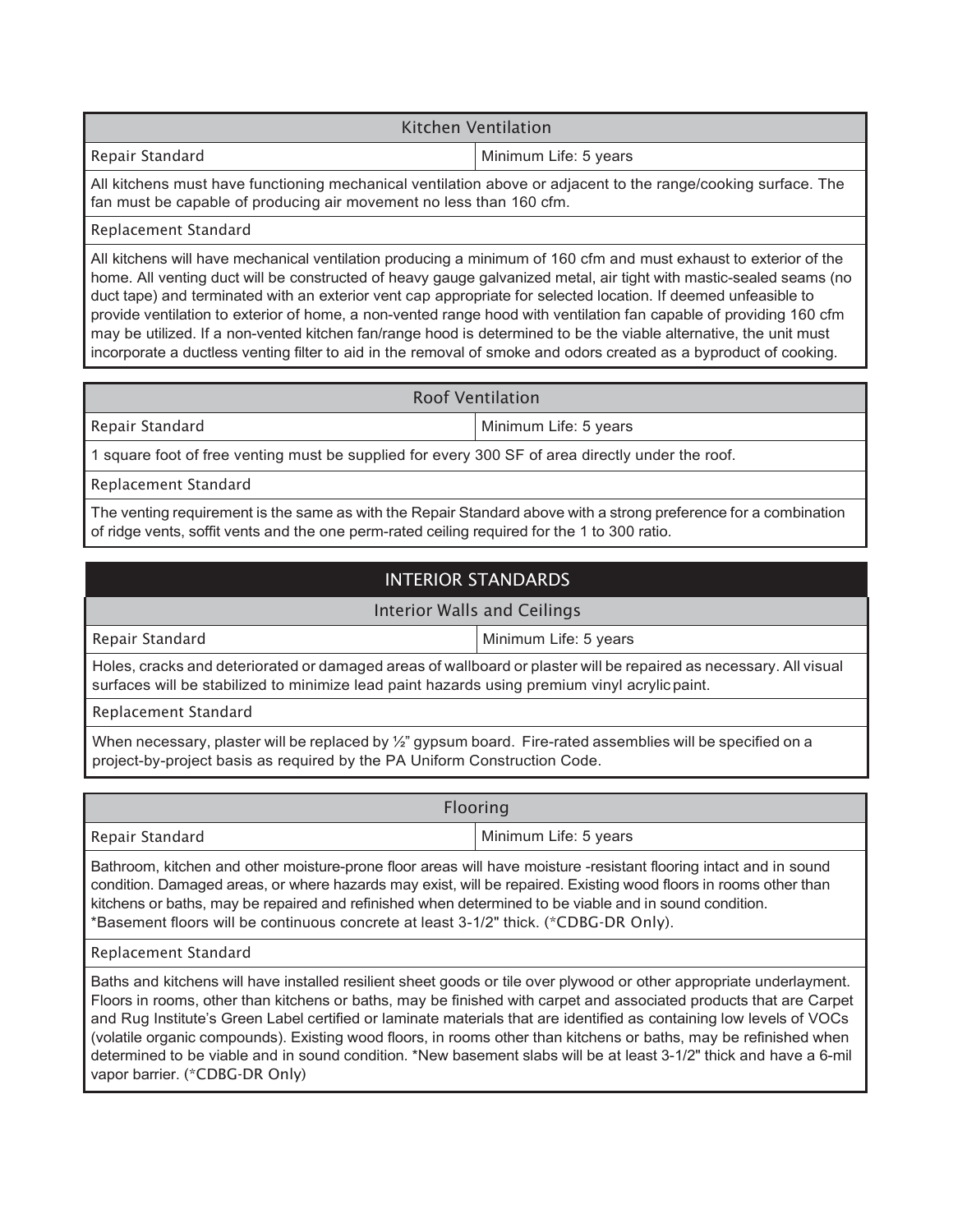| <b>Closets</b>                                                                                 |                       |
|------------------------------------------------------------------------------------------------|-----------------------|
| Repair Standard                                                                                | Minimum Life: 5 years |
| Existing closets will be maintained in good repair and have appropriate shelf and clothes rod. |                       |

Replacement Standard

New closets may be created if there is a significant lack of storage space and the budget permits. New closets will have a depth of 2 feet and include a shelf and clothes rod.

| Kitchen Cabinets and Countertops                                                                                                                                                                                                         |                       |
|------------------------------------------------------------------------------------------------------------------------------------------------------------------------------------------------------------------------------------------|-----------------------|
| Repair Standard                                                                                                                                                                                                                          | Minimum Life: 5 years |
| Kitchens will have functional base and wall cabinets determined to be sound and cleanable. Countertop surfaces should<br>be manufactured of a non-permeable material able to be cleaned and maintained to minimize bacterial growth from |                       |

food borne contaminates. Existing cabinets with doors and face frames may be repaired if in good condition.

Replacement Standard

When new replacement kitchen cabinets are required, the installation will include coordinating base and wall cabinets with high pressure laminate (HPL) countertops including 4" high backsplash. Cabinet construction will include hardwood face frames, door and drawerfronts and meet ANSI/KCMA A161.1 performance and construction standards.

# ELECTRIC

#### Ground Fault Circuit Interrupters

Repair Standard Minimum Life: 5 years

GFCI protection is required for all receptacles located in bathroom areas, receptacles that serve kitchen countertop surfaces and receptacles located within 6 ft. of the outside edge of a water supply fixture. If unprotected receptacles are in use at any of the aforementioned locations, installation of a GFCI-protected device is required. If the areas in question are served by existing 2-wire NM cable without ground, a GFCI – receptacle may still be installed if marked "NO EQUIPMENT GROUND".\*

Replacement Standard

Electrical work which may incorporate the installation of new receptacles in areas of the home which include the following; any portion of bathrooms or kitchens as described in Repair Standard.

| Passage Lighting                                                                                                                                                                                                                                                                                                                                         |                       |
|----------------------------------------------------------------------------------------------------------------------------------------------------------------------------------------------------------------------------------------------------------------------------------------------------------------------------------------------------------|-----------------------|
| Repair Standard                                                                                                                                                                                                                                                                                                                                          | Minimum Life: 5 years |
| All light fixtures and switches in hallways, stairs and other passageways will operate safely and be of size and design, to<br>provide adequate illumination. Existing fixtures with incandescent lamp fittings will be replaced with LED units<br>providing a minimum 800 lumens (60 watt equivalent).                                                  |                       |
| Replacement Standard                                                                                                                                                                                                                                                                                                                                     |                       |
| In hallways, stairs or rooms where it is necessary to pass through in order to access other rooms and stairways,<br>lighting fixtures of size and design to provide adequate illumination will be installed and controlled by 3-way wall<br>switches located at each end of the travel path. Attics, basements and crawl spaces must have lamp fixtures. |                       |

Properly installed wiremold (conduit) will be permitted where it may be cost prohibitive to install wiring in wall and ceiling cavities.

<sup>\*</sup>The equipment grounding conductor plays no part in the operation of a GFCI, so ground-fault protection will still be *provided on a 2-wire circuit without an equipment-groundingconductor*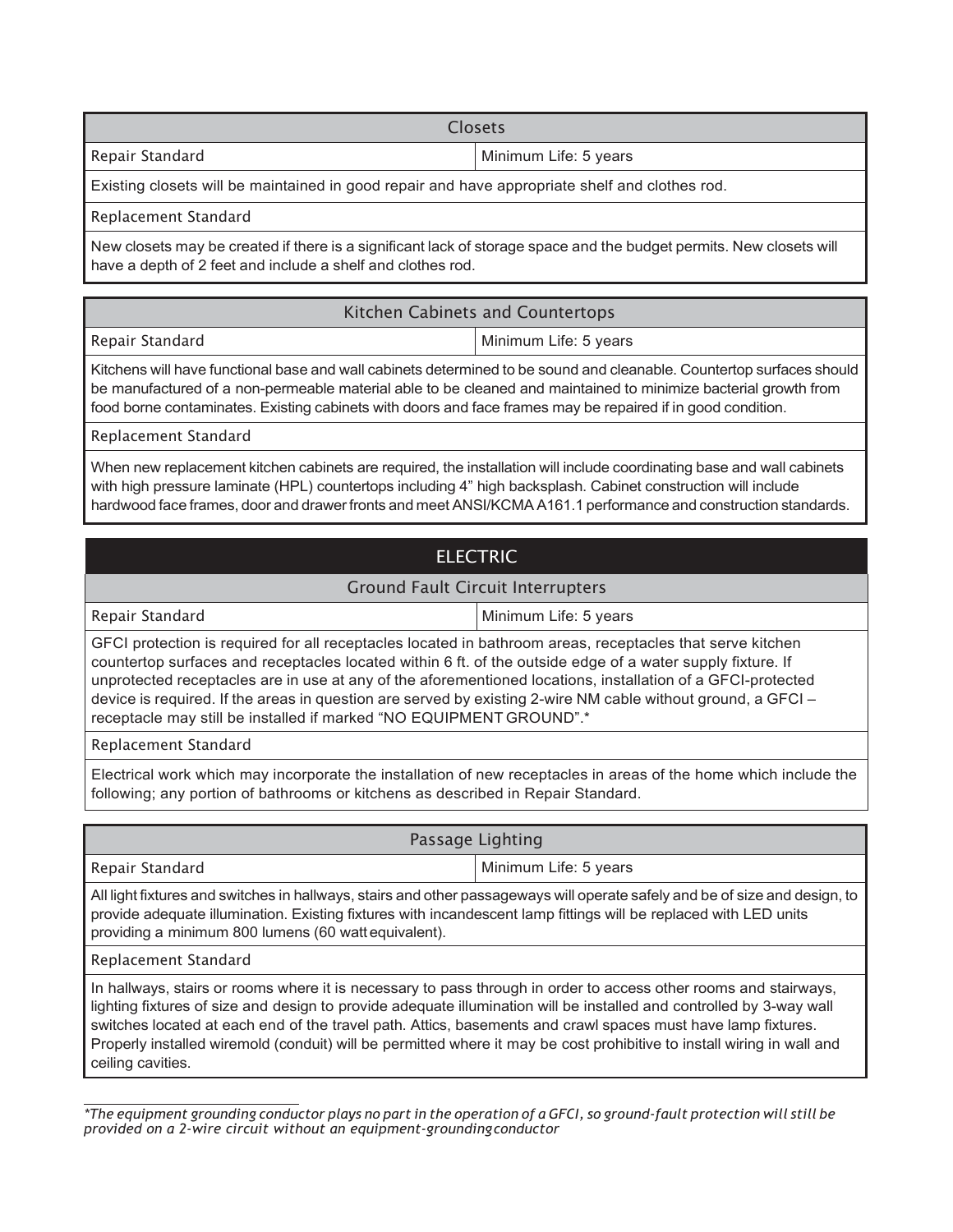### Kitchen Electric Distribution

Repair Standard Minimum Life: 5 years

Existing receptacles, fixtures and switches will be safe and grounded.

#### Replacement Standard

Stoves, refrigerators, freezers, dishwashers and disposals, washers and dryers will have separate circuits sized to National Electric Code per the PA Uniform Construction Code. Two separate 20-amp counter circuits are required with each kitchen area.

#### Interior Electric Distribution

#### Repair Standard **Minimum Life:** -5 years

Exposed knob and tube will be replaced. Every room will have a minimum of two duplex receptacles, placed on separate walls and one light fixture or receptacle switched at each room entrance. Where the source wiring circuit is accessible (e.g. first floor above basements, in gutted rooms, etc.), receptacles will be grounded. All switch, receptacle, and junction boxes will have appropriate cover plates. Wiring must be free from hazard, and all circuits will be properly protected at the panel. Floor receptacles will be removed and a metal cover plate installed or flooring/subfloor repaired as necessary Exposed wiremold (conduit) will be permitted where it is not feasible to install wiring in wall or joist cavity. Bedroom receptacles must have Arc Fault protection, either at outlet or thru circuit at service panel. There must be one electrical receptacle at the service panel location Basements will have adequate keyless bare bulb fixtures switched at the top of the stairs and at any other point of entry or exit.

#### Replacement Standard

When a room's wall finishes are removed, it will be rewired to the latest version of the National Electric Code, per PA Uniform Construction Code.

| Service and Panel                                                                                                                                                                                                                                                                                |                        |  |
|--------------------------------------------------------------------------------------------------------------------------------------------------------------------------------------------------------------------------------------------------------------------------------------------------|------------------------|--|
| Repair Standard                                                                                                                                                                                                                                                                                  | Minimum Life: 10 years |  |
| Distribution panels will have a main disconnect, at least 10 circuit-breaker-protected circuits, a 100-amp minimum<br>capacity and be adequate to safely supply existing and proposed devices. If a working central air conditioning system<br>is present, the minimum service will be 200 amps. |                        |  |
| Replacement Standard                                                                                                                                                                                                                                                                             |                        |  |
| 200-amp service with a main disconnect panel containing at least 30 circuit breaker positions.                                                                                                                                                                                                   |                        |  |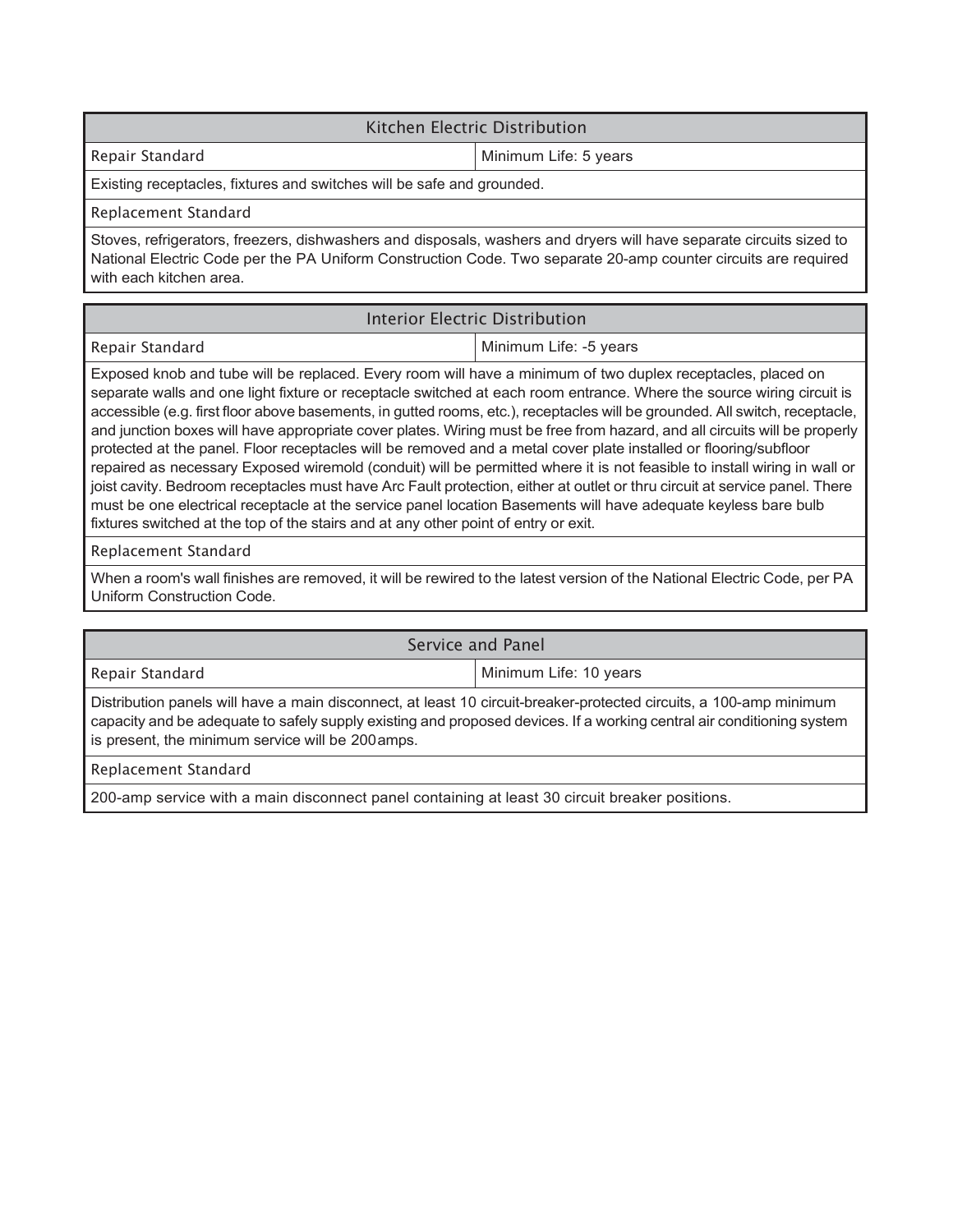| PLUMBING SYSTEM                                                                                                                                                                                                                                                                                                                                                                                                                                                                                                                                                                                                                                                                                                                                                                                                                               |                                                                                                                |
|-----------------------------------------------------------------------------------------------------------------------------------------------------------------------------------------------------------------------------------------------------------------------------------------------------------------------------------------------------------------------------------------------------------------------------------------------------------------------------------------------------------------------------------------------------------------------------------------------------------------------------------------------------------------------------------------------------------------------------------------------------------------------------------------------------------------------------------------------|----------------------------------------------------------------------------------------------------------------|
| Drain, Waste, and Vent Lines                                                                                                                                                                                                                                                                                                                                                                                                                                                                                                                                                                                                                                                                                                                                                                                                                  |                                                                                                                |
| Repair Standard                                                                                                                                                                                                                                                                                                                                                                                                                                                                                                                                                                                                                                                                                                                                                                                                                               | Minimum Life: 5 years                                                                                          |
| Waste and vent lines must function without losing the trap seal.                                                                                                                                                                                                                                                                                                                                                                                                                                                                                                                                                                                                                                                                                                                                                                              |                                                                                                                |
| Replacement Standard                                                                                                                                                                                                                                                                                                                                                                                                                                                                                                                                                                                                                                                                                                                                                                                                                          |                                                                                                                |
| When walls are removed exposing vent and waste lines those lines will be reworked to the current mechanical<br>code per PA Uniform Construction Code                                                                                                                                                                                                                                                                                                                                                                                                                                                                                                                                                                                                                                                                                          |                                                                                                                |
|                                                                                                                                                                                                                                                                                                                                                                                                                                                                                                                                                                                                                                                                                                                                                                                                                                               | <b>Plumbing Fixtures*</b>                                                                                      |
| Repair Standard                                                                                                                                                                                                                                                                                                                                                                                                                                                                                                                                                                                                                                                                                                                                                                                                                               | Minimum Life: 5 years                                                                                          |
| All fixtures and faucets will have working, drip-free components. All plumbing fixtures must be properly connected to either<br>a public sewer system or an approved private sewage disposal system.                                                                                                                                                                                                                                                                                                                                                                                                                                                                                                                                                                                                                                          |                                                                                                                |
| Replacement Standard                                                                                                                                                                                                                                                                                                                                                                                                                                                                                                                                                                                                                                                                                                                                                                                                                          |                                                                                                                |
| Vitreous china bathroom lav/basin (or other non-pervious material designed for residential baths) having single lever, metal<br>faucet with 5-year limited warranty and maximum 1.5 GPM flow. Vitreous china, comfort-height toilets with maximum 1.28<br>GPF. Double bowl stainless steel kitchen sink with single-lever metal faucet having 5-year limited warranty with maximum<br>2.0 GPM flow. Bathtubs, showers or combination bathtub/shower units and surrounds will be constructed of fiberglass or<br>acrylic composites and have maximum 2.0 GPM showerhead.                                                                                                                                                                                                                                                                       |                                                                                                                |
|                                                                                                                                                                                                                                                                                                                                                                                                                                                                                                                                                                                                                                                                                                                                                                                                                                               | Plumbing Minimum Equipment                                                                                     |
| Repair Standard                                                                                                                                                                                                                                                                                                                                                                                                                                                                                                                                                                                                                                                                                                                                                                                                                               | Minimum Life: 5 years                                                                                          |
| Existing equipment will be repaired to conform to the Housing Quality Standards.                                                                                                                                                                                                                                                                                                                                                                                                                                                                                                                                                                                                                                                                                                                                                              |                                                                                                                |
| Replacement Standard                                                                                                                                                                                                                                                                                                                                                                                                                                                                                                                                                                                                                                                                                                                                                                                                                          |                                                                                                                |
| Every dwelling unit will have a minimum of one stainless steel double bowl sink in the kitchen and at least one<br>bathroom containing a lav/basin and shower and/or bathtub unit with required water flow devices, all with hot and<br>cold running water and one water closet/toilet as described above.                                                                                                                                                                                                                                                                                                                                                                                                                                                                                                                                    |                                                                                                                |
|                                                                                                                                                                                                                                                                                                                                                                                                                                                                                                                                                                                                                                                                                                                                                                                                                                               | <b>Water Heaters</b>                                                                                           |
| Repair Standard                                                                                                                                                                                                                                                                                                                                                                                                                                                                                                                                                                                                                                                                                                                                                                                                                               | Minimum Life: -5 years                                                                                         |
|                                                                                                                                                                                                                                                                                                                                                                                                                                                                                                                                                                                                                                                                                                                                                                                                                                               | Each housing unit will have working domestic water heating equipment installed and operating in a safe manner. |
| Replacement Standard                                                                                                                                                                                                                                                                                                                                                                                                                                                                                                                                                                                                                                                                                                                                                                                                                          |                                                                                                                |
| When the installation of a water heater is required, the units will be a minimum of 40-gallon with a 5-year limited<br>warranty, installed in compliance with PA Uniform Construction Code.                                                                                                                                                                                                                                                                                                                                                                                                                                                                                                                                                                                                                                                   |                                                                                                                |
| Water and Wastewater Distribution                                                                                                                                                                                                                                                                                                                                                                                                                                                                                                                                                                                                                                                                                                                                                                                                             |                                                                                                                |
| Repair Standard                                                                                                                                                                                                                                                                                                                                                                                                                                                                                                                                                                                                                                                                                                                                                                                                                               | Minimum Life: 10 years                                                                                         |
| The main shut off valve must be operable and completely stop the flow of water to the house. All fixtures must be<br>leak-free and deliver sufficient cold water and, where applicable, hot water. Residences must be properly connected<br>to either a public sewer system or an approved private sewage disposal system. If the property is served by a private,<br>on-lot sewage disposal system a copy of the most recent pumping/inspection report must be obtained through the<br>officiating Sewage Enforcement Officer, demonstrating the system is compliant with PA Department of Environmental<br>Protection and any applicable local regulations. If any deficiencies are noted or if actions are required to bring the<br>system into compliance, those issues must be addressed and approved by the Sewage Enforcement Officer. |                                                                                                                |
| Replacement Standard                                                                                                                                                                                                                                                                                                                                                                                                                                                                                                                                                                                                                                                                                                                                                                                                                          |                                                                                                                |
| The main shut off valve must be operable and completely stop the flow of water to the house, and should be<br>replaced if it does not. Lead and galvanized pipe that is part of the water service or the distribution system will be<br>replaced with supply piping, valves and accessories in compliance with the PA Uniform Construction Code. One<br>freeze-protected exterior hose bib is required.                                                                                                                                                                                                                                                                                                                                                                                                                                       |                                                                                                                |

*\*Recommend using water conservation measures (1.3 GPF toilets and 2.0 GPM showers), when available.*